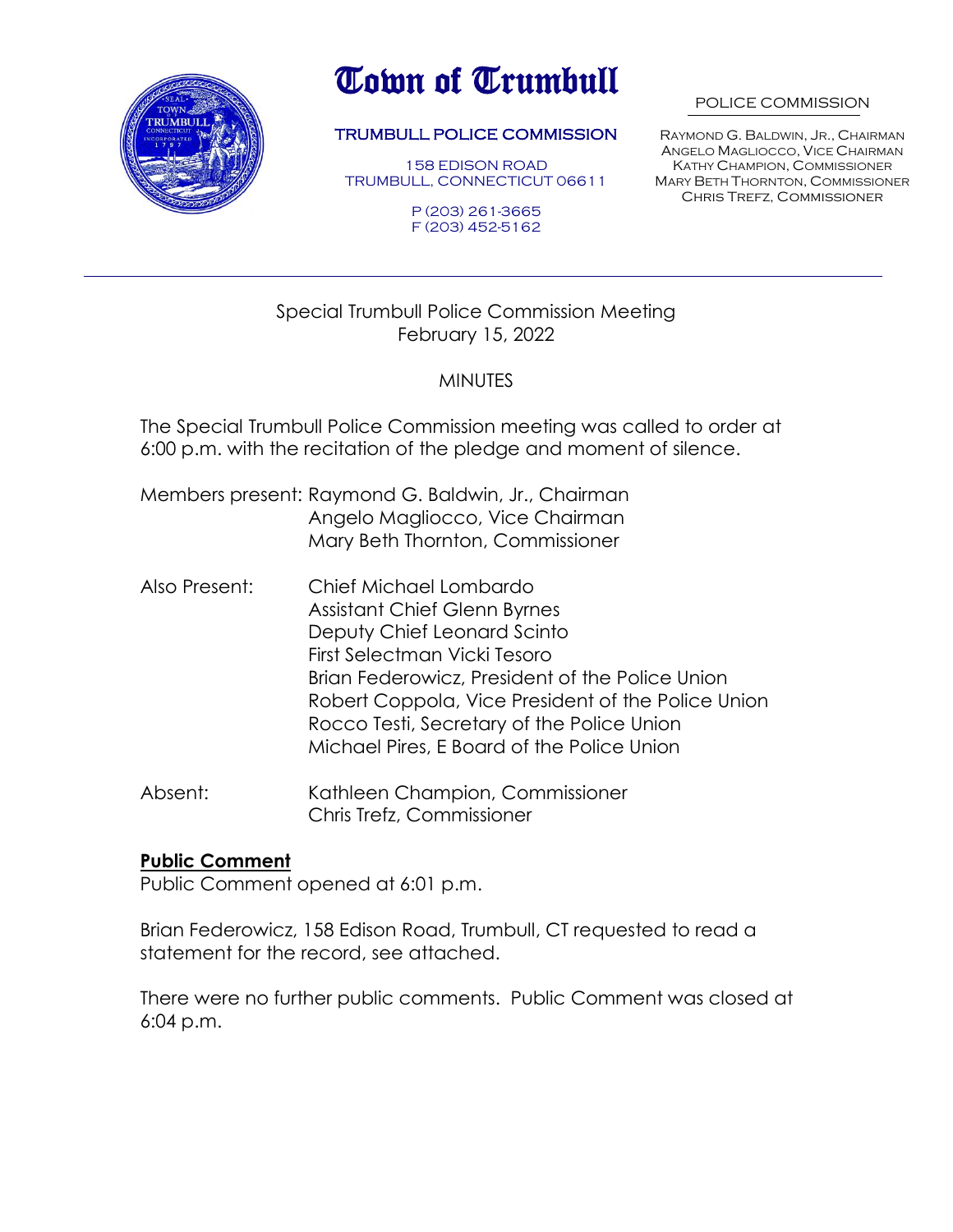## **Approval of the December 14, 2021 Police Commission Meeting Minutes**

Motion made to accept the Police Commission Meeting Minutes of December 14, 2021 as presented. Motion made by Commissioner Magliocco seconded by Commissioner Thornton. There was no further discussion. Motion passed unanimously.

## **Approval of the January 5, 2022 Special Police Commission Meeting Minutes**

Motion made to accept the Special Police Commission Meeting Minutes of January 5, 2022 as presented. Motion made by Commissioner Magliocco seconded by Commissioner Thornton. There was no further discussion. Motion passed unanimously.

## *Chief's Report*

### *Correspondence*

Chief Lombardo commented on the first three correspondences in which some officers for calendar year 2021 did not use a lot of sick time. Officer Hatsis used one sick day, Officer Pysz used two sick days and Det. Lt. Weir, Lt. Jones, Det. Sgt. Pires, Sgt. Coutinho, Det. Perez, K-9 Off. Carlson and Off. Siljamaki used no sick days. Chief Lombardo recognized the officers and thanked for their commitment.

Chief Lombardo received an email from a Trumbull parent who lost their middle school aged child and thanked SRO Federowicz for sending flowers and arrangement in memory of her son as he is the SRO at the middle school the child attended.

Memo to Officers Iucci and Van Flat for Life Saving Actions.

#### *Operations*

Chief Lombardo reviewed the Calls for Service Report for the month of January.

Chief Lombardo reviewed the Motor Vehicle Enforcement Report for the month of January.

Chief Lombardo reviewed the Criminal Incidents Report for the month of January.

Chief Lombardo reviewed the CLO Report from Officer Leos for the month of January.

Chief Lombardo reviewed the Incident Statistics Report for the month of January.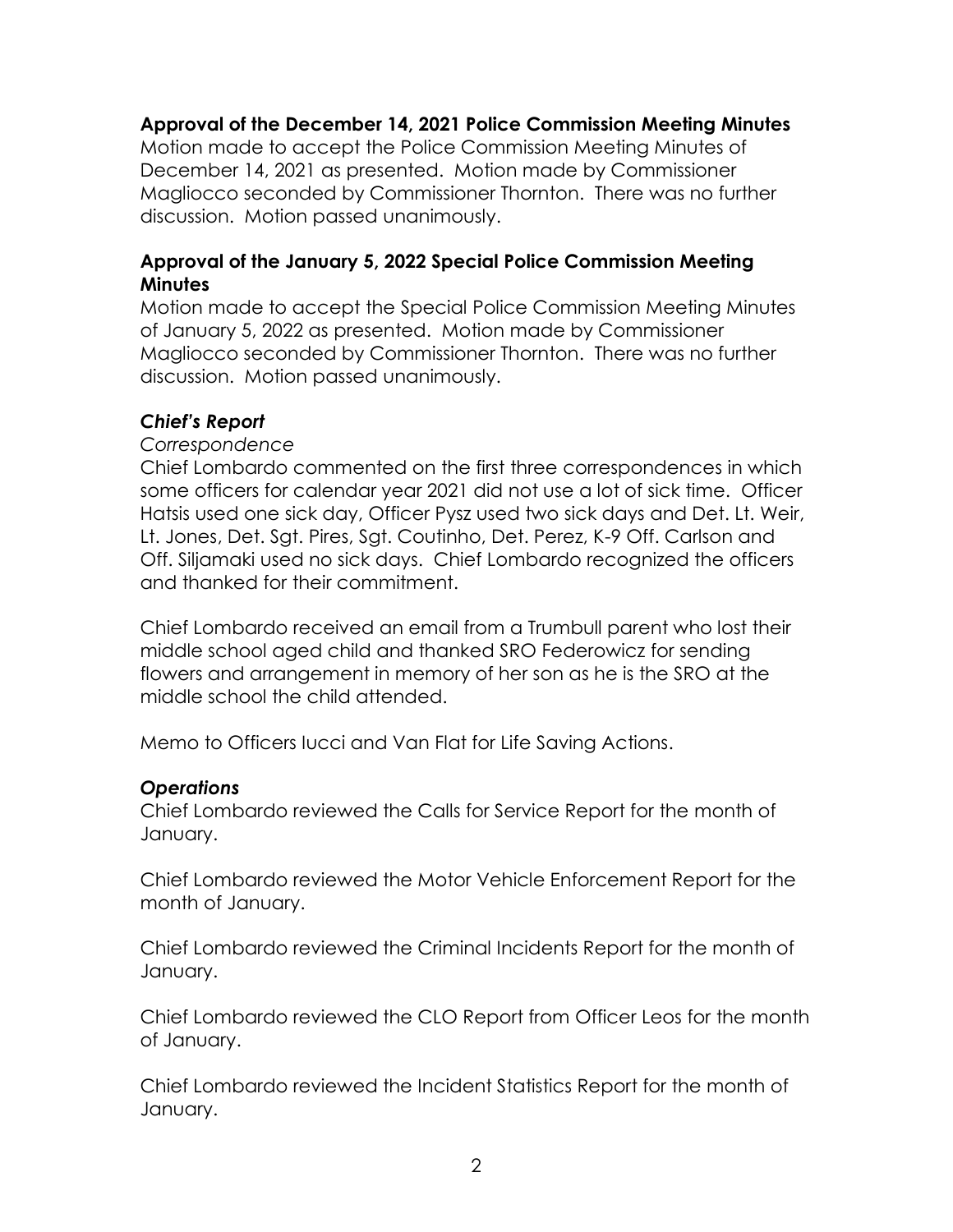Chief Lombardo reviewed the SRO Reports from SRO Bartosik, SRO Duva and SRO Federowicz for the month of January. Approximately 15 police officers had to quarantine due to COVID, therefore SRO Bartosik and SRO Federowicz had to be reassigned temporarily from their positions as SROs for two weeks until some of the officers returned to work.

Chief Lombardo reviewed the K-9 Reports from K-9 G. Lee and K-9 Carlson for the month of January.

Chief Lombardo reported for the month of January, there were six (6) juvenile referral.

Chief Lombardo reviewed the Arrest Summary Report for Adults for the month of January.

## **Traffic Division**

Chief Lombardo reviewed the Traffic Report for the month of January along with the memo to Patrol Supervisors to read at Line-Up of Traffic Issues/Complaints received and to have the Patrol Officers conduct traffic enforcement in those areas listed.

## **Detective Division Report**

Chief Lombardo reviewed the Detective Division Monthly Activity report provided for the month of January.

## **Training**

Chief Lombardo reviewed the Training Monthly Activity report for the month of January. Chief Lombardo reported that there two (2) police recruits attending the Meriden Police Academy (POST). Some of the training for those recruits took place at police headquarters via zoom due to COVID restricts that were in place with POST. There are another two (2) police recruits that are the Bridgeport Training Academy. The four (4) police recruits will useful to the department as long as they complete their training around December of 2022.

## **Cadet Report**

Chief Lombardo reviewed the Cadet Report for the month of January. The Cadet Program has decreased, they are working increase enrollment.

## **Sick/Injury Report**

Chief Lombardo reviewed the sick/injury report for the department for the month of January. There are some officers that will be out on chronic illnesses in which the Department does not expect them to return soon, therefore, there will be an increase on the sick time average.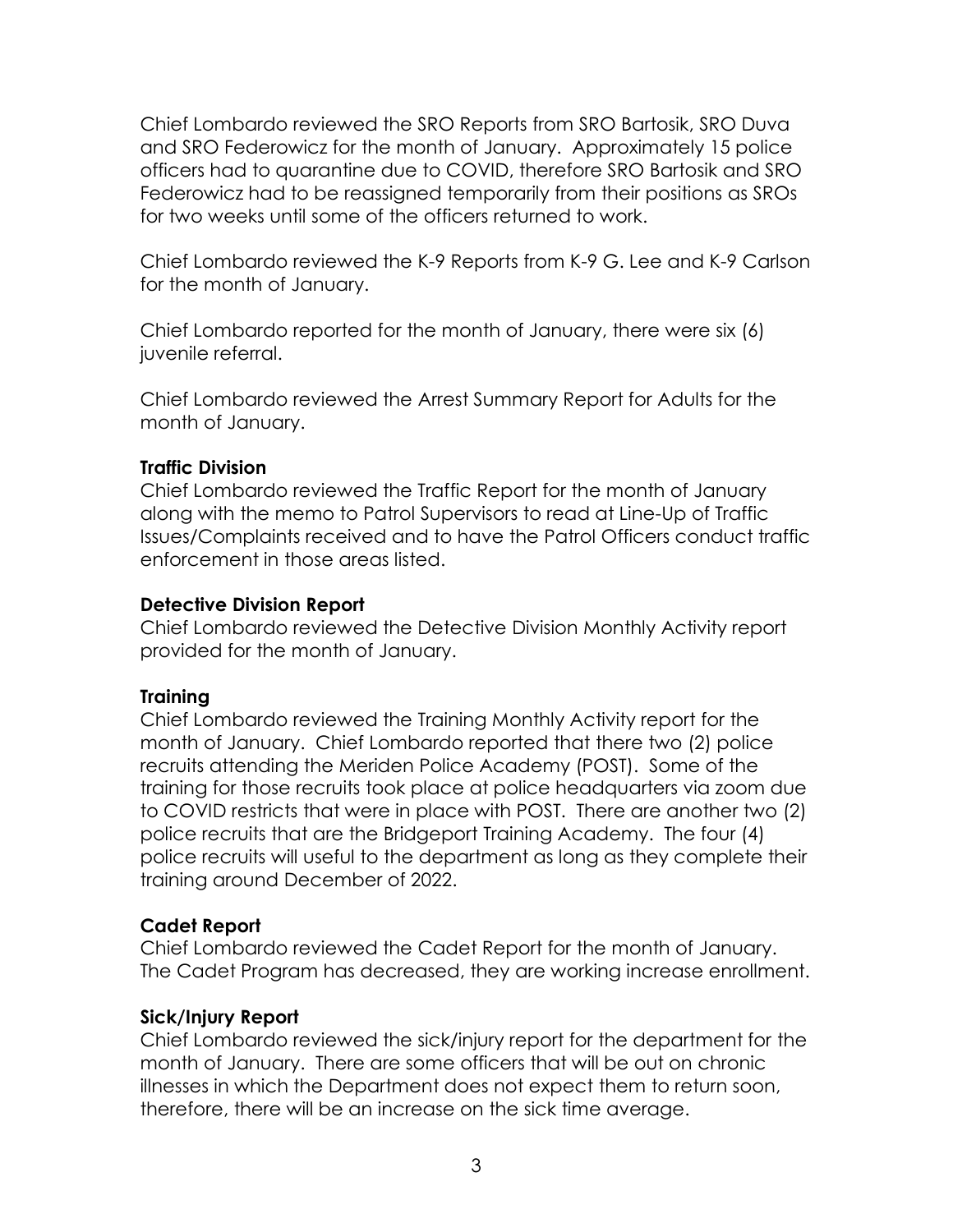## **Budget**

Chief Lombardo review the Departments YTD Budget Status. Once again the overtime account is very high due to the shortage of officers within the Department. The overtime account is currently at 82%. Chief Lombardo went over the FY 2023 Budget Proposal. Chief Lombardo would like to address the Salary Account, the Overtime Account and the Capital Outlay Account in which a significant increase in those accounts was requested.

AC Byrnes referred to the two pages of the Departments FY 2023 Budget Proposals. The first document shows the current FY Budget (approved) the FY Budget Request and the Percentage increase between the two fiscal years.

AC Byrnes commented the largest of the changes is the full-time salary which has been adjusted to this fiscal year's request.

The other account is the Capital Outlay that AC Byrnes addressed on a variety of systems that need to be replaced along with normal yearly requests. AC Byrnes commented on the vehicles, normally a standard 5 vehicles for replacement. The upcoming year the Department is looking into Hybrid vehicles.

The other larger items is the Interview Room Recording System that needs to be replaced which is required by the State. The existing recording system has failed the Department since last year. Unfortunately, it is a costly proposal but necessary. Also, there needs to be a replacement server for the video system, which supports all the Body Worn Cameras and Vehicle Cameras. This has been in place for six or more years and since the Body Worn Cameras have been instituted system replacement of the server is needed.

**Executive Session – Matters Concerning Deployment of Security Personnel** Chairman Baldwin indicated the next item on the agenda is Matters Concerning Deployment of Security Personnel which requires to enter into Executive Session.

A motion was made by Chairman Baldwin at 6:25 p.m. to enter Executive Session for the purposes of Matters Concerning Deployment of Security Personnel, seconded by Commissioner Thornton. There was no further discussion. Motion passed unanimously.

Members present in Executive Session: Chairman Baldwin, Commissioners Magliocco and Thornton. Also, present Chief Lombardo, AC Byrnes,